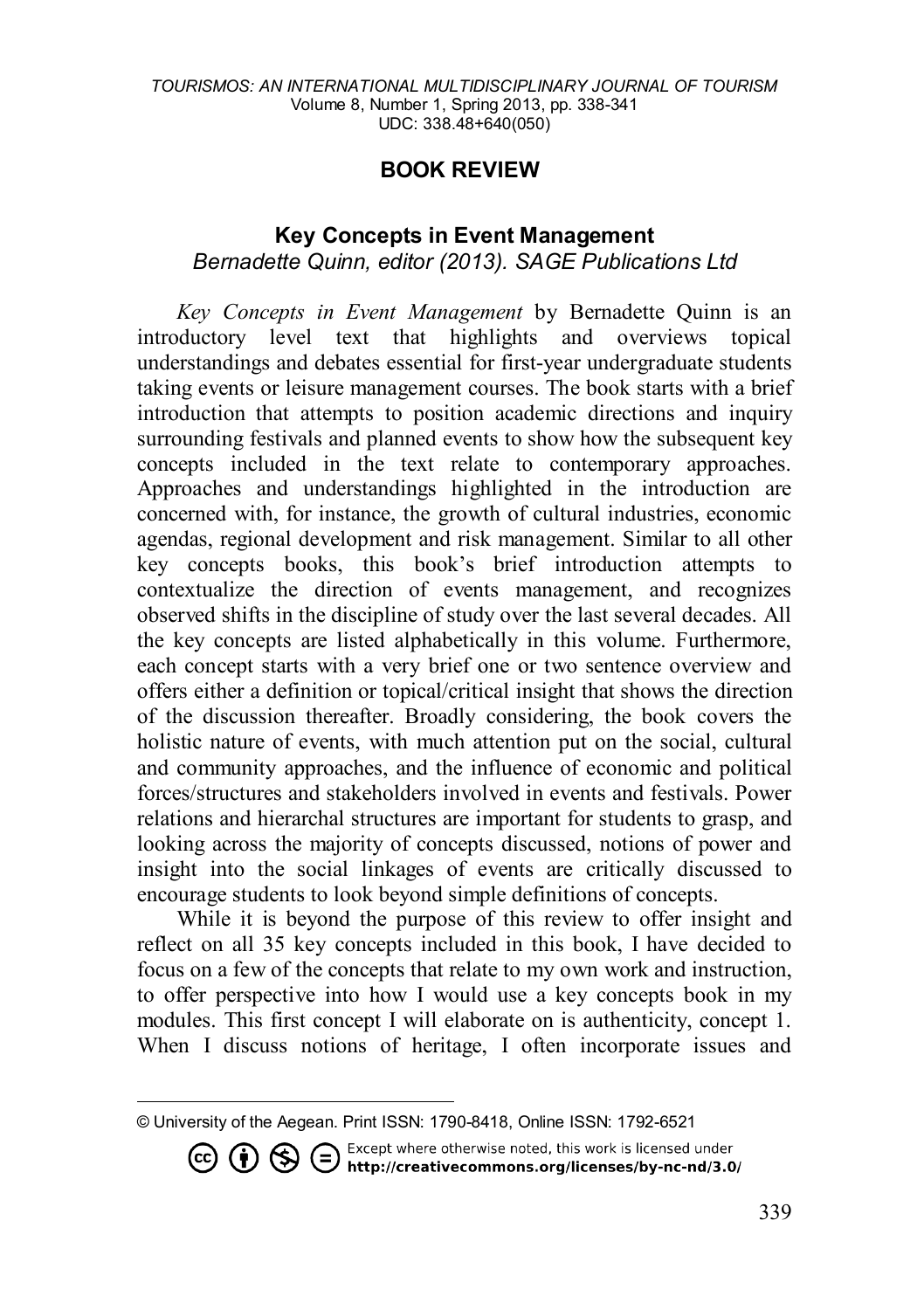complexities surrounding the term and idea of authenticity. I think the author does a good job of clarifying this term and aligning authenticity immediately with tourism studies, but then brings this concept into an events perspective to show how events scholars engage with such a complex and contested concept. With my interests aligned to sociocultural and geographical understandings and impacts of events, the sections on community festivals (concept 3), experience (concept 10), identity (concept 12), place marketing (concept 19), social capital (concept 27) and volunteering (concept 35) are useful and will act as a base for the supplemental readings I use in my introductory level modules. The concept of regeneration, discussed as key concept 23, relates to the vast majority of concepts discussed, and the author wellincorporated understandings of scale: concerning the local, regional, national and global interplays of social, economic and political approaches and impacts. Sports and tourism are directly linked to events studies, as numerous journal articles and books are adequately discussed, and it is important that students grasp the relations, and differences, to sports, events and tourism studies because these three studies/disciplines are becoming increasingly interdependent, especially when considering a destination like Glasgow, Scotland, which is currently preparing for the 2014 Commonwealth Games. The final concept to briefly elaborate on is concept 33, sustainable events. Sustainability is at the forefront of contemporary research, as this concept deals with the notion of impact, similar to regeneration, with reference to each point of inquiry, with both offering much in terms of summative context.

340 Overall, I found the book to be clear and well-articulated, and the suggested readings is useful to first year undergraduate students to encourage further reading beyond what is listed on a module handbook or course syllabus. The book relates to and shows the direction of events studies, by offering interdisciplinary perspectives by drawing from numerous international cases to further elaborate the growth of the events industry in a global context and how cases inherently differ around the world. Each chapter offers definitions of each term from multiple perspectives, which I feel is important for first year students to grasp and recognize that there are multiple understandings and ways of approaching these concepts which will undoubtedly all be referred to on numerous occasions during their time as students. This book would be useful for introductory level students or any student taking their first events or leisure studies class or module, but also has scope for introductory level sports and tourism studies students. This book also acts as a reference for instructors. I used a similar book for an introductory level module